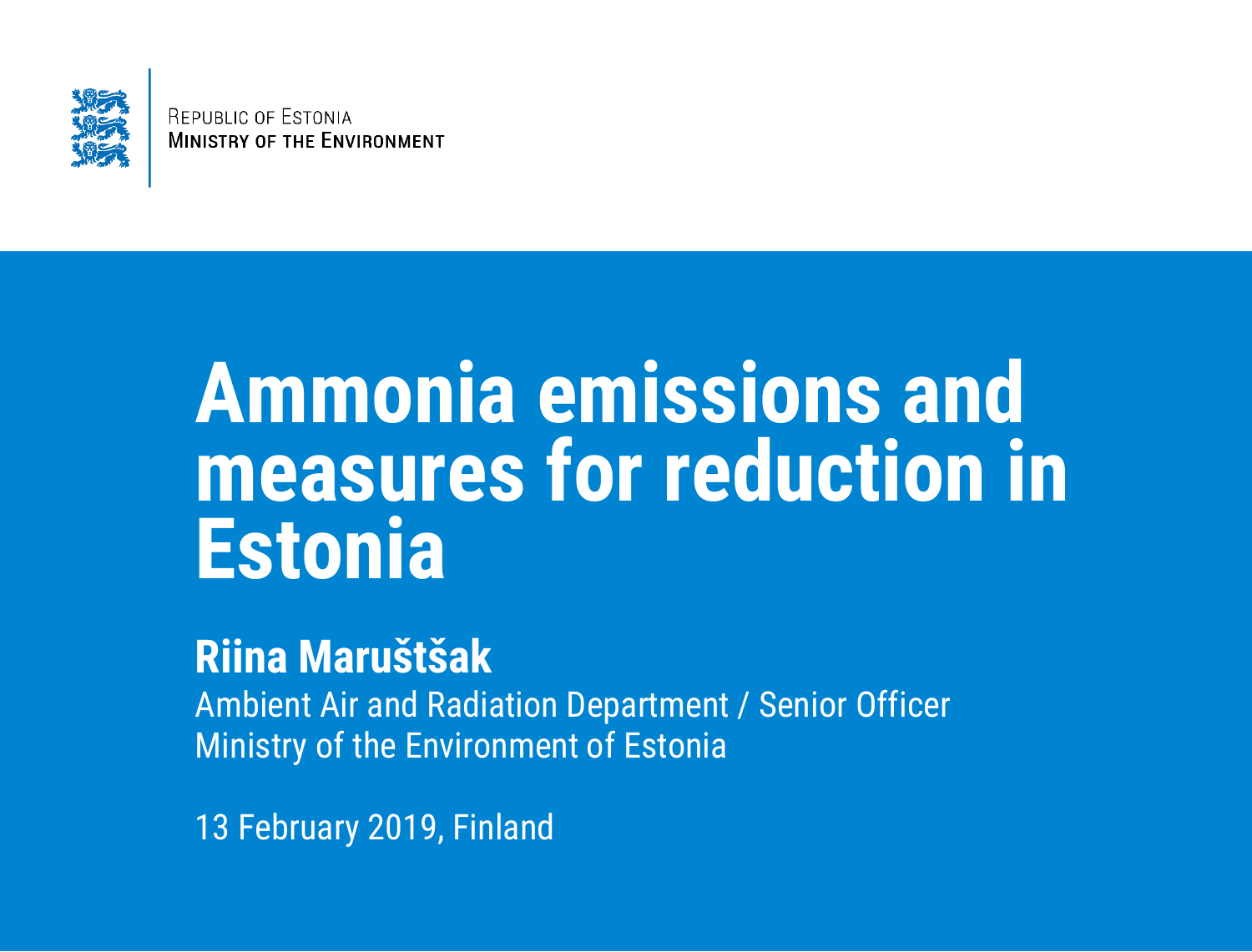### **Outline**

- Estonian ammonia emissions
	- Study to improve the ammonia inventory and the results
- Agricultural legislation ammonia reduction
- National Air Pollution Control Programme for 2020– 2030 (NAPCP)
	- Estonian commitments
	- Measures for ammonia reduction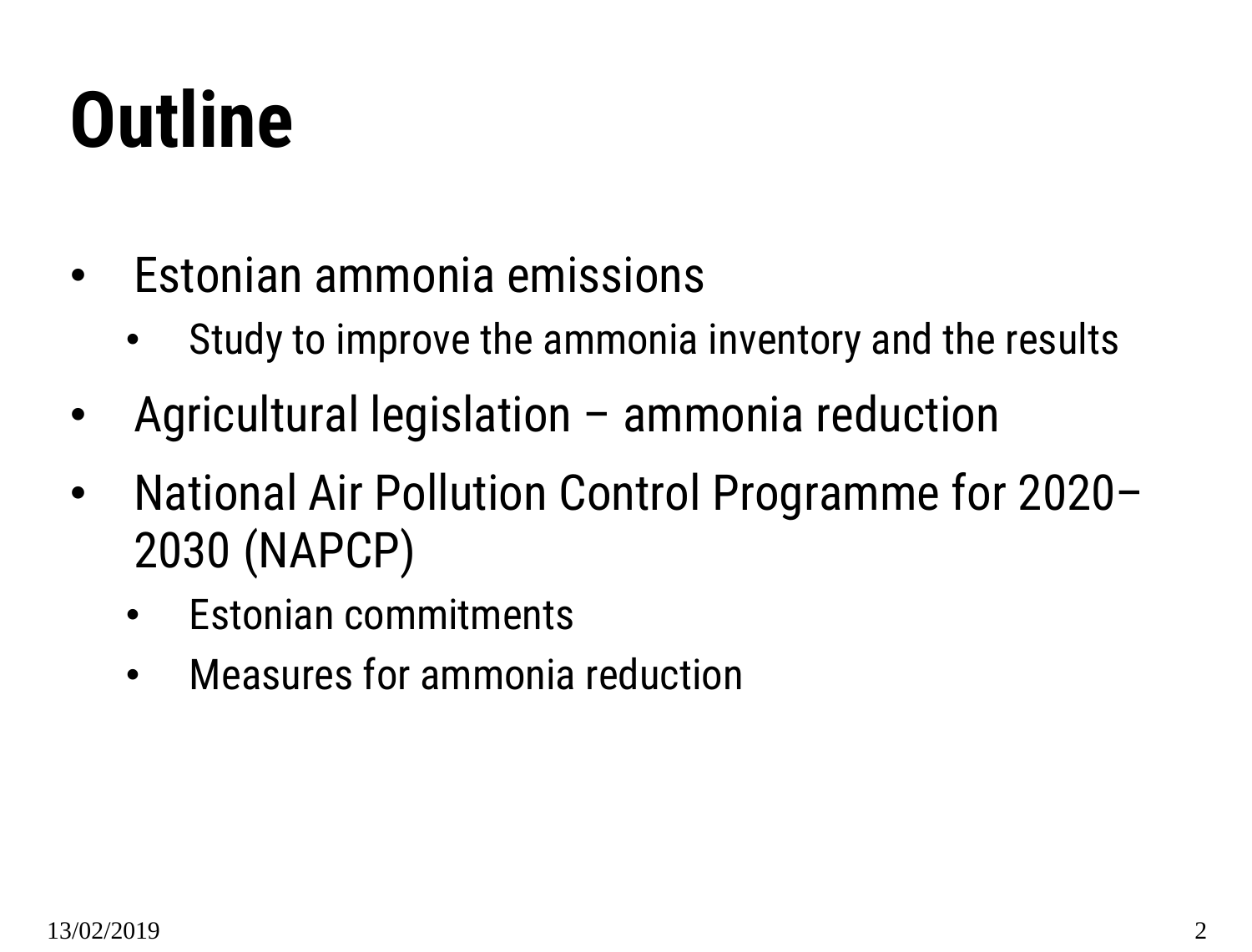### **Estonian ammonia emissions**



<sup>13/02/2019</sup> 3 *Source: Estonian Inventory Report 1990–2016*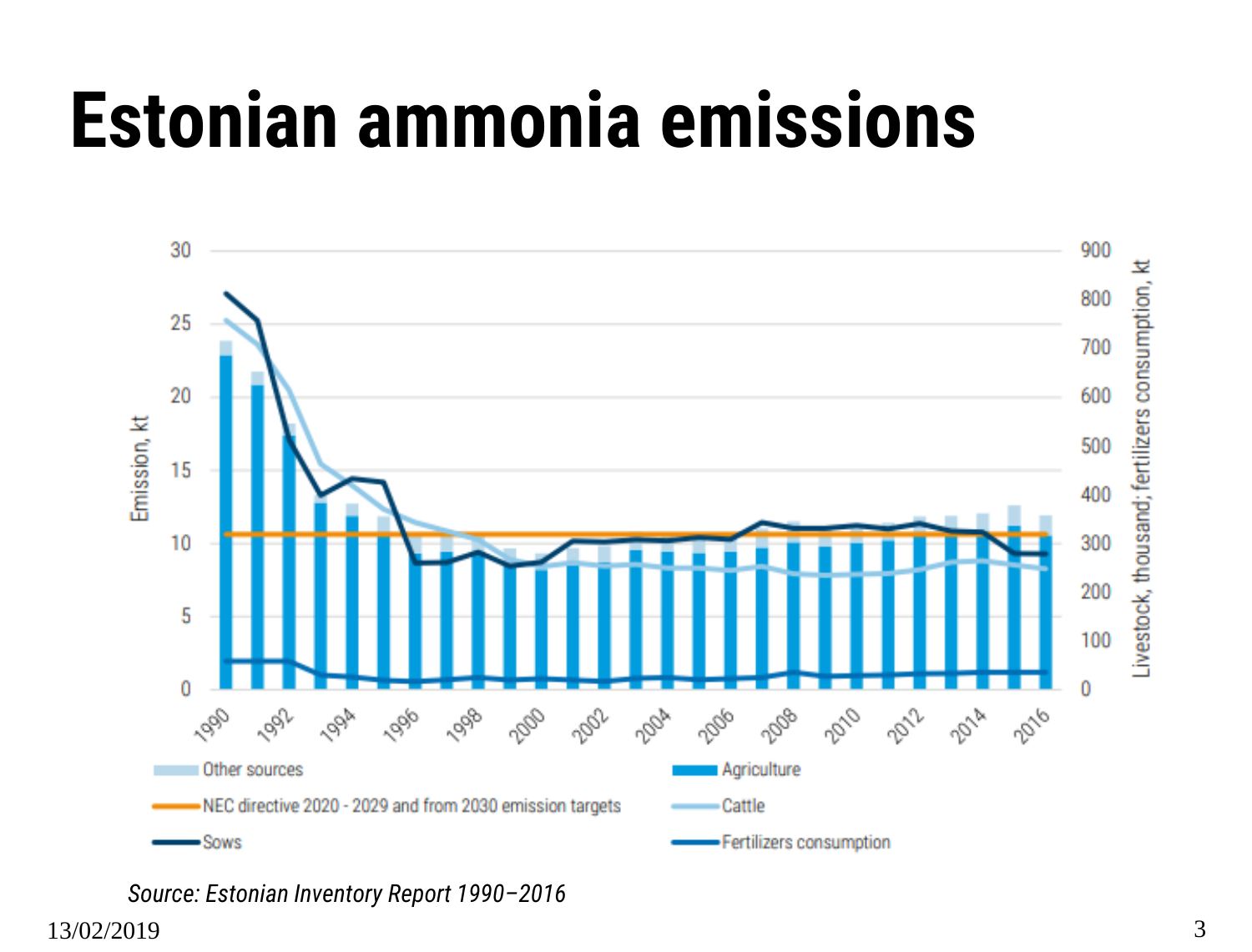### **Study on technologies in livestock production (1990–2015)**

- Information on implemented technologies in livestock production in period 1990–2015
	- Updated data on manure management usage for swine and cattle
	- Technological improvement of manure storage
	- Changes in manure spreading techniques
- Basis for the NAPCP and potential measures for ammonia reduction
- **Improve data in the ammonia inventory**  from Tier 2 to Tier 3 (cattle and swine)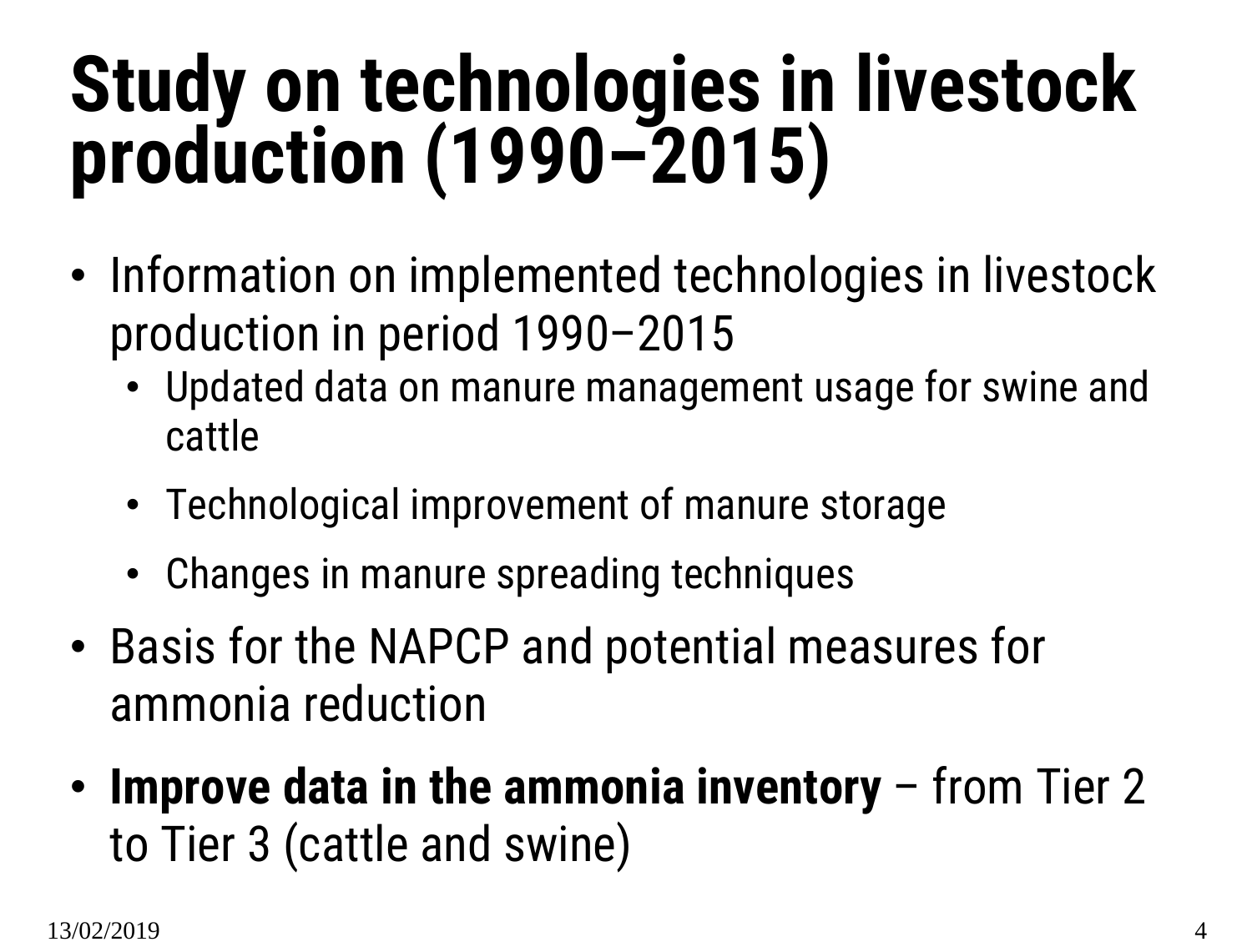### **Manure management for swine and cattle in 1990–2015**

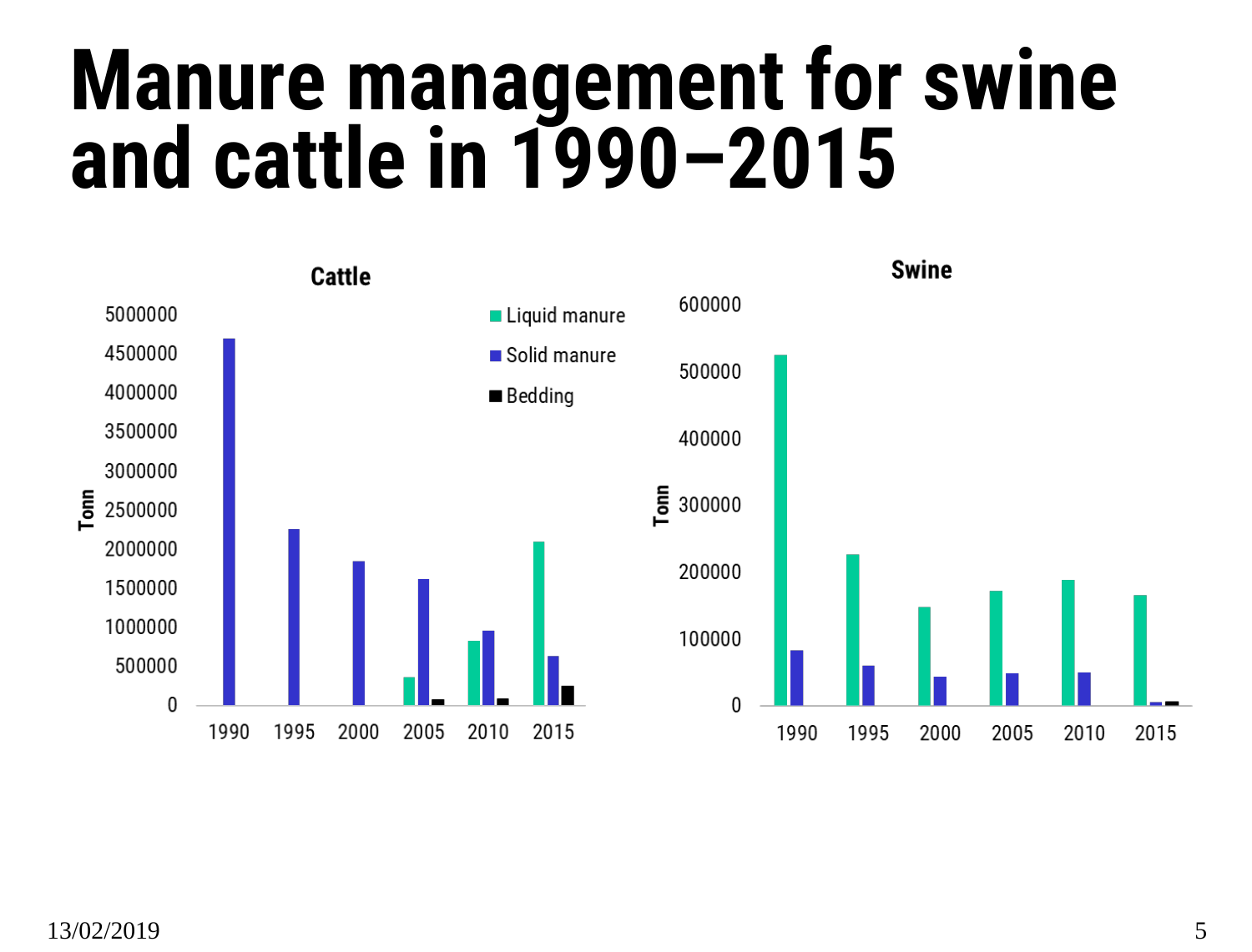### **Results**

|                   | <b>Total NH<sub>3</sub></b> emission<br>(recalculation), kt | <b>Total NH<sub>3</sub></b> emission (IIR<br>2018), kt |
|-------------------|-------------------------------------------------------------|--------------------------------------------------------|
| 2005              | 9,4                                                         | 9,4                                                    |
| 2015              | 9,4                                                         | 11,2                                                   |
| <b>Difference</b> | 0%                                                          | 20%                                                    |

*When it comes to choosing measures, it should be possible to reflect them in the inventory* – assessment of the progress towards national reduction targets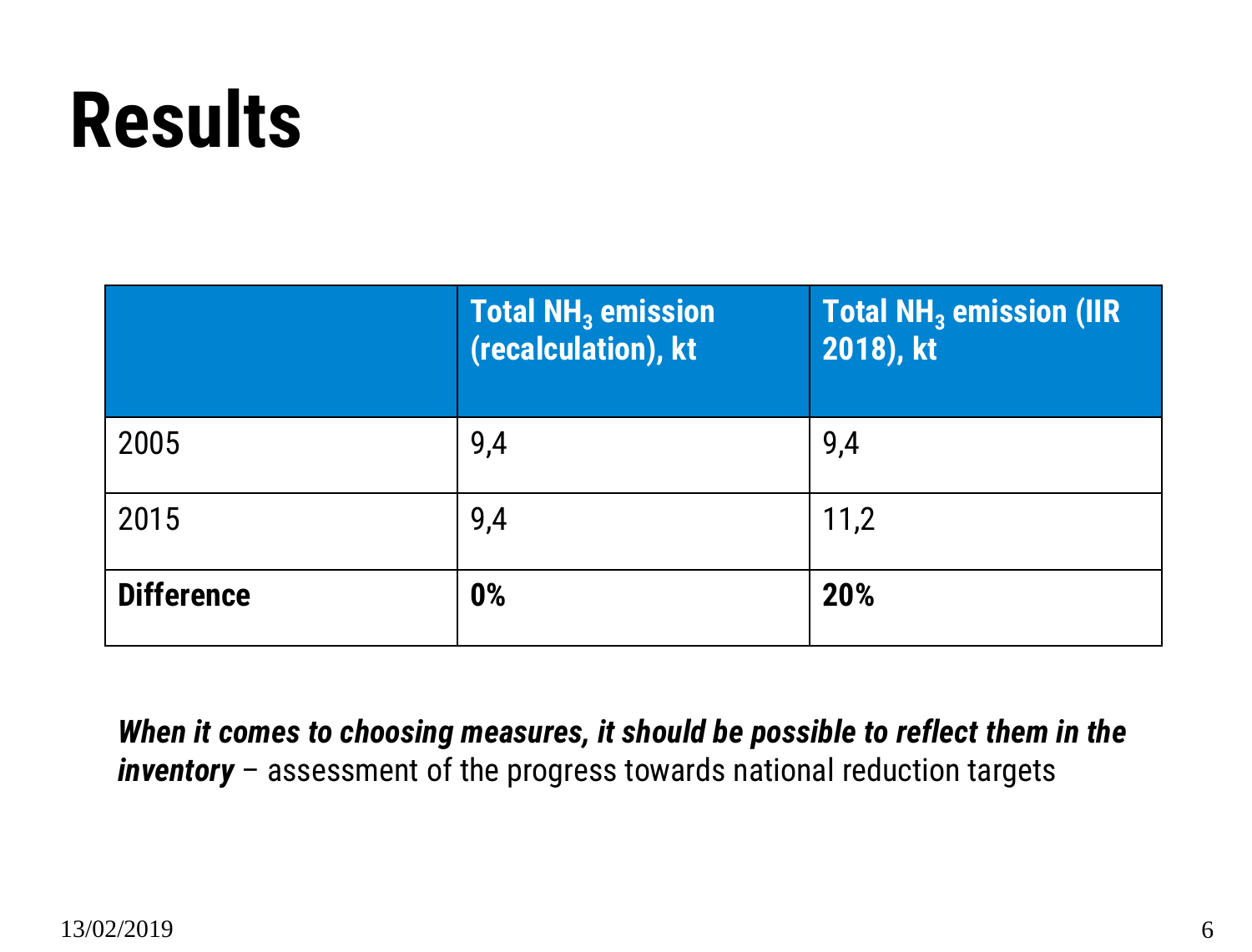# **Agricultural legislation (1)**

- Water Act
	- Requirements for the storage and use of manure, silage and other fertilizers
- Industrial Emissions Act
	- BAT requirements, including national BAT for cattle
	- Environmental permits for large scale farms
- Ambient Air Act
	- Requirements regarding air emissions (calculation methods, application of environmental permits, yearly reporting etc.)
	- Environmental permits for medium scale farms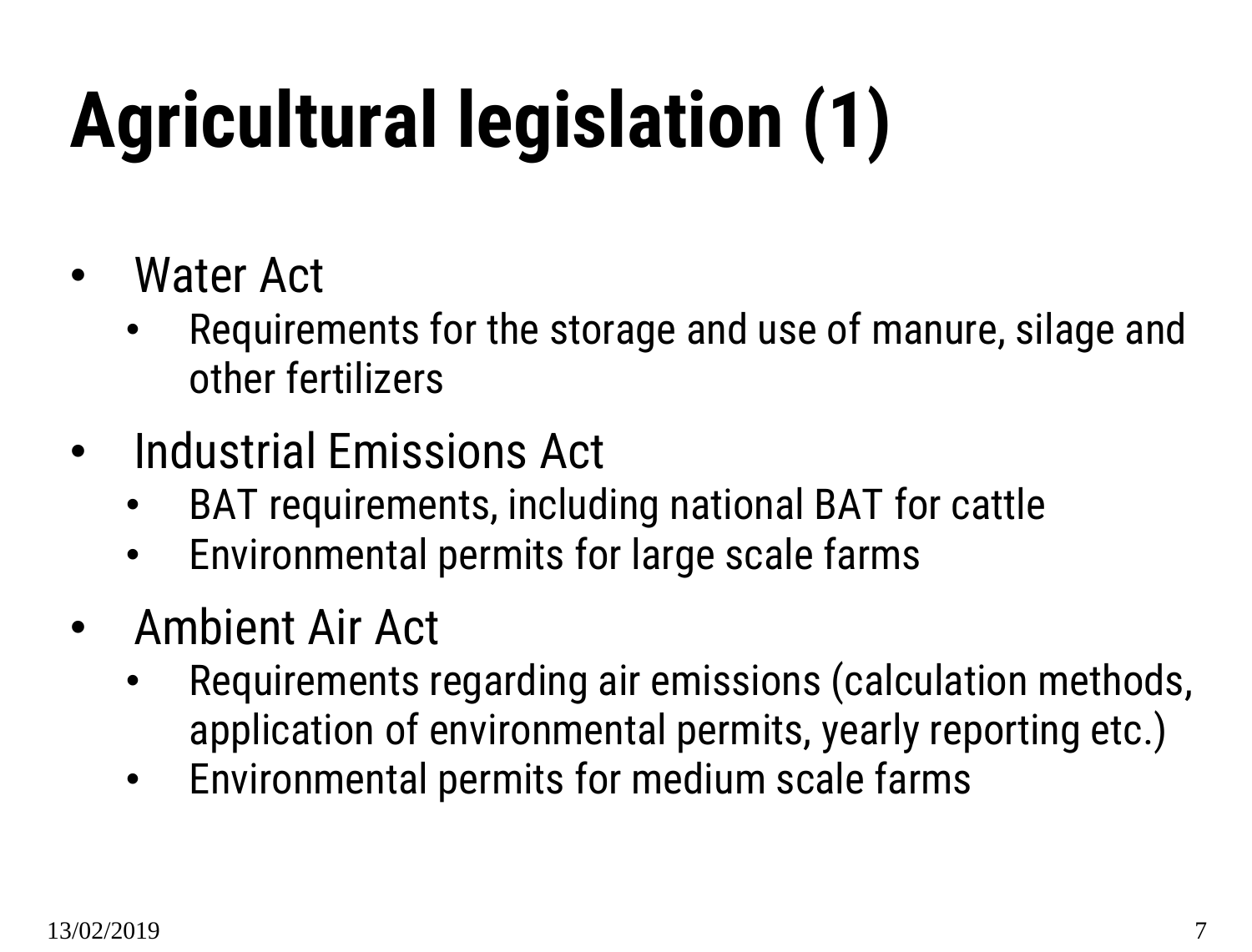# **Agricultural legislation (2)**

- Rural Development Plan 2014–2020
	- Subsidies for manure storages under measure 4.1

|                               | <b>I-IV rounds</b>                  | <b>VI round</b>               |                                         | <b>I-VI rounds</b>            |                                     |
|-------------------------------|-------------------------------------|-------------------------------|-----------------------------------------|-------------------------------|-------------------------------------|
| <b>Eligible cost</b><br>(eur) | <b>Assigned</b><br>subsidy<br>(eur) | <b>Eligible cost</b><br>(eur) | <b>Assigned</b><br>subsidy<br>$(eur)^*$ | <b>Eligible cost</b><br>(eur) | <b>Assigned</b><br>subsidy<br>(eur) |
| 20 373 267                    | 8 189 776                           | 4 219 665                     | 1706179                                 | 24 592 933                    | 9895955                             |

*\* As currently the VI round is still ongoing, the value is estimated based on the data of previous rounds*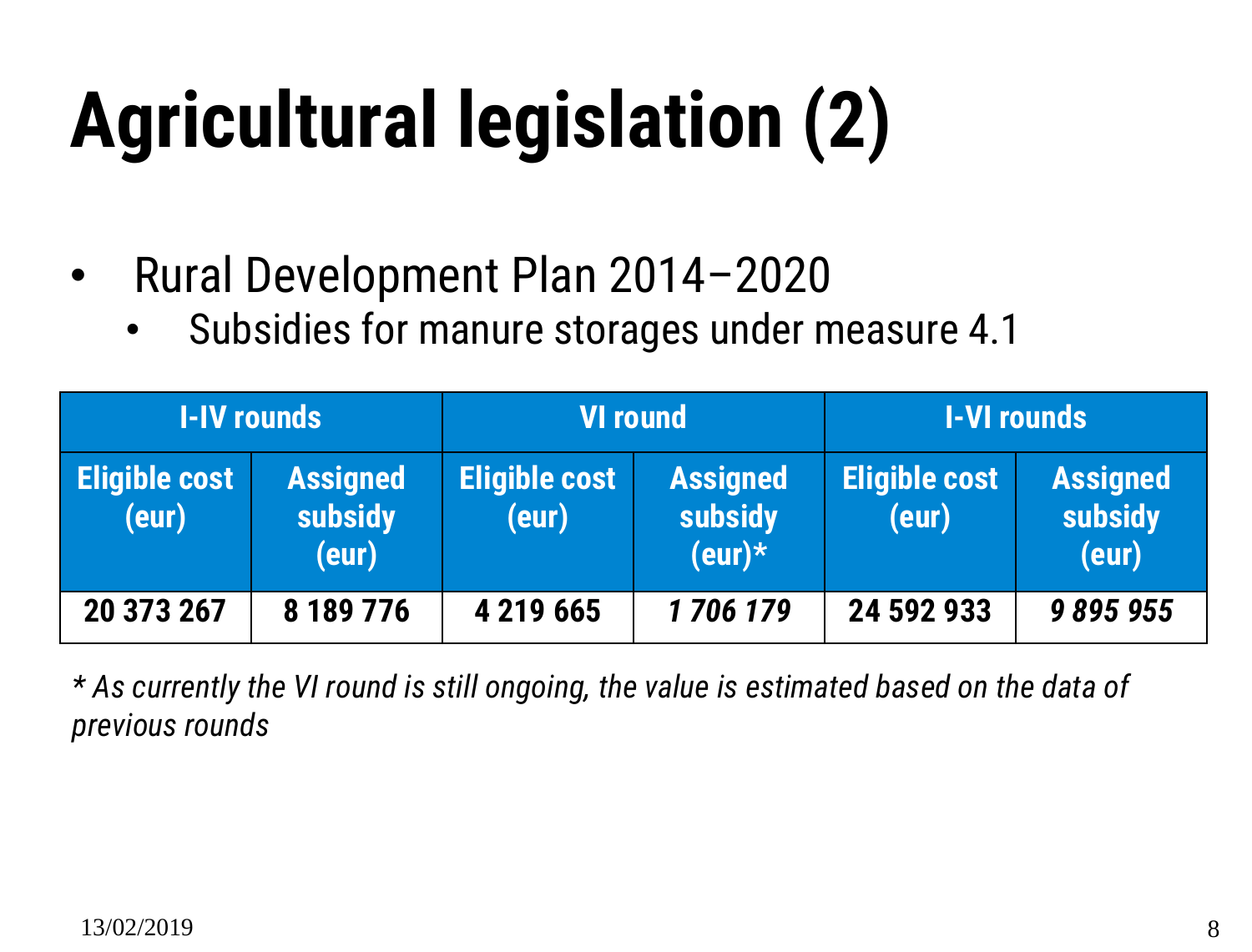### **BAU and WM scenarios**

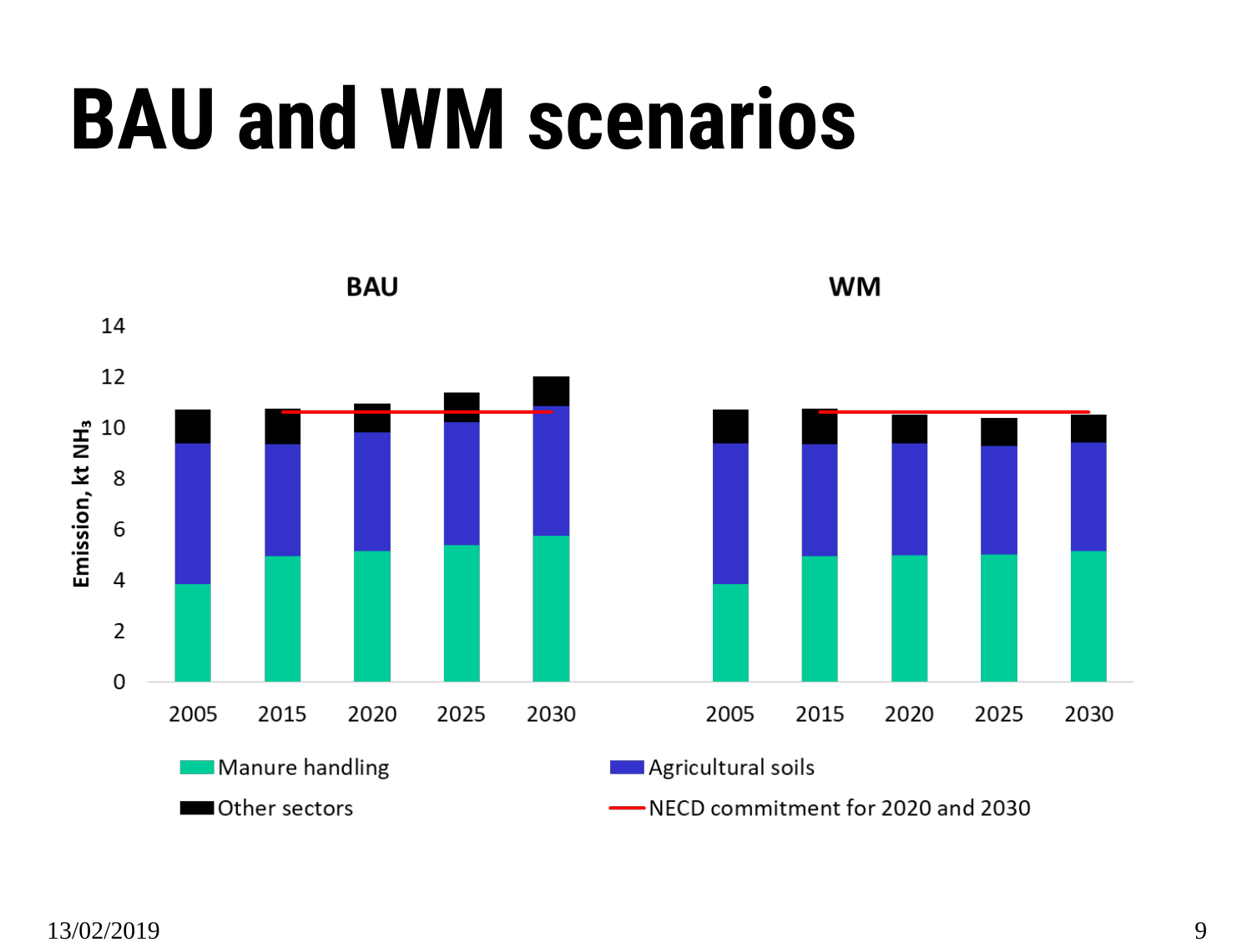### **The number of livestock in 1990– 2015 and projection for 2020–2030**



*Source: Statistics Estonia, Estonian Ministry of Rular Affairs 2018*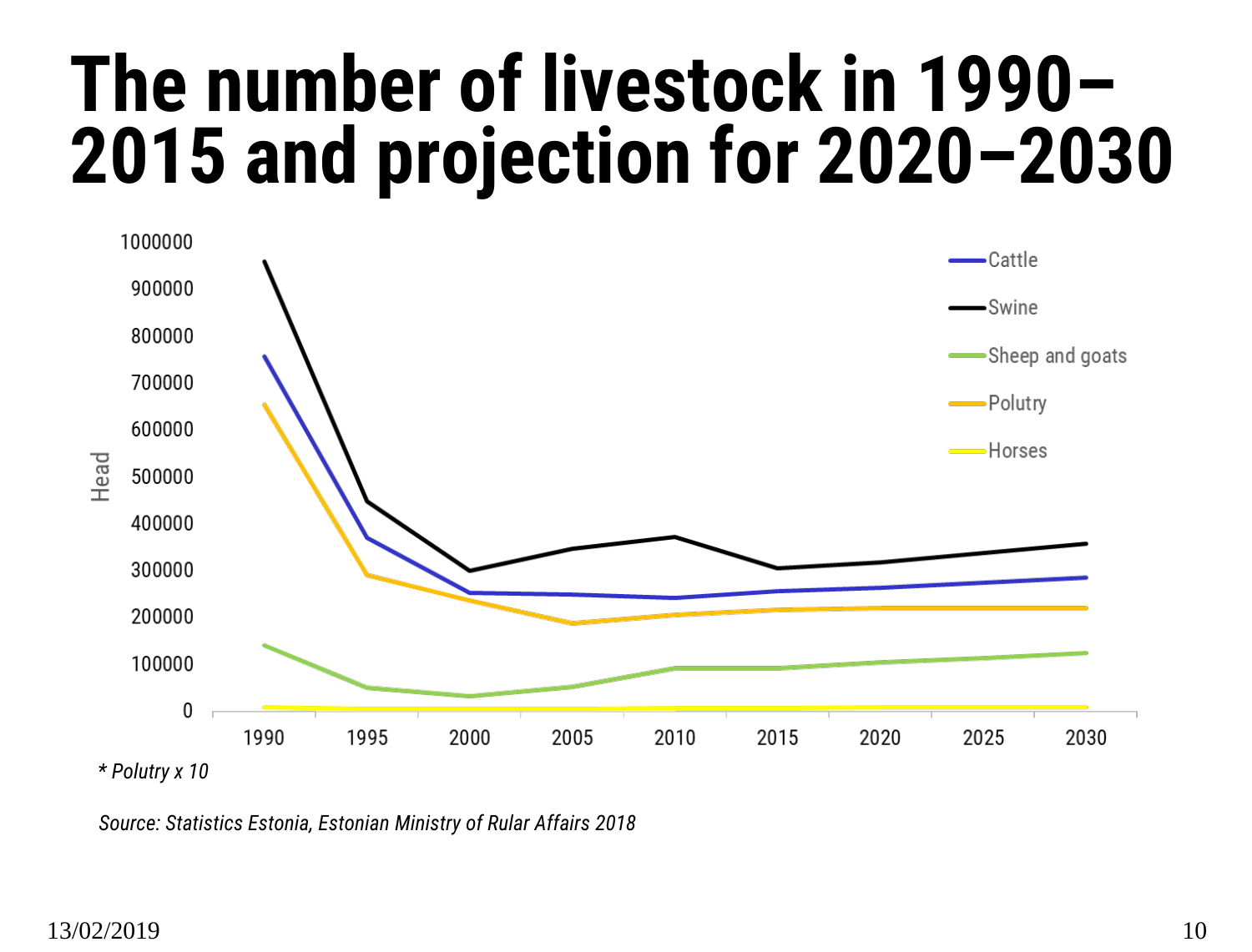#### **Mineral fertilizer application in 1990– 2015 and projection for 2020–2030**



*Source: Statistics Estonia, Estonian Ministry of Rular Affairs 2018*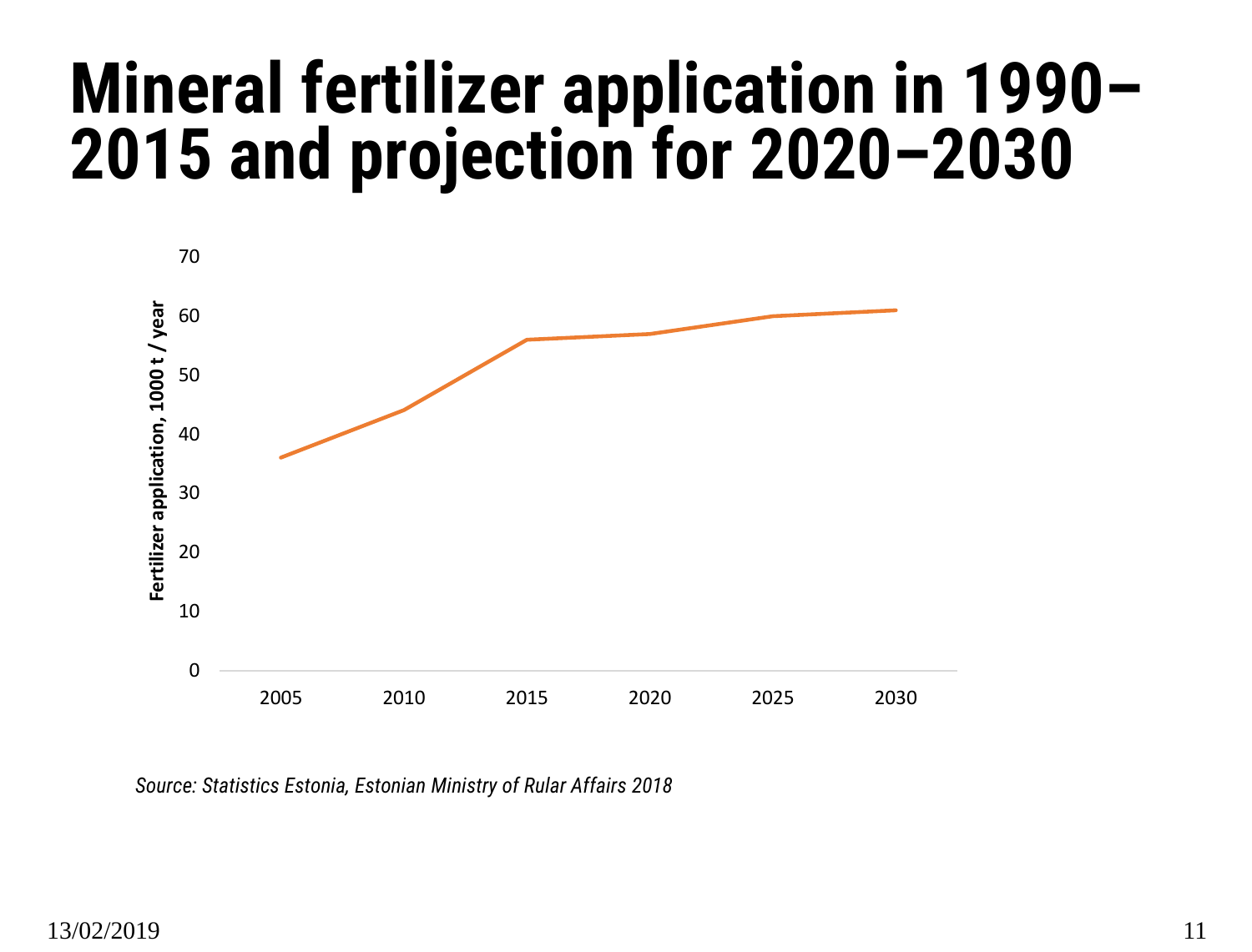## **Measures for ammonia reduction**

| <b>Measure</b>                                                                    | <b>Reduction of ammonia</b><br>emissions 2020-2030 (ton) | <b>Accumulated net cost</b><br>2020-2030 (mln eur) |  |
|-----------------------------------------------------------------------------------|----------------------------------------------------------|----------------------------------------------------|--|
| <b>Covered liquid manure</b><br>storages ("tight" lid, tent or<br>roof structure) |                                                          | 92,1                                               |  |
| Spreading liquid manure via<br>injection                                          | 2795                                                     | 19,8                                               |  |
| Fast incorporation of<br>mineral fertilizer spread to<br>the arable land          |                                                          | $-19,7$                                            |  |
| <b>SUM</b>                                                                        |                                                          | 92,4                                               |  |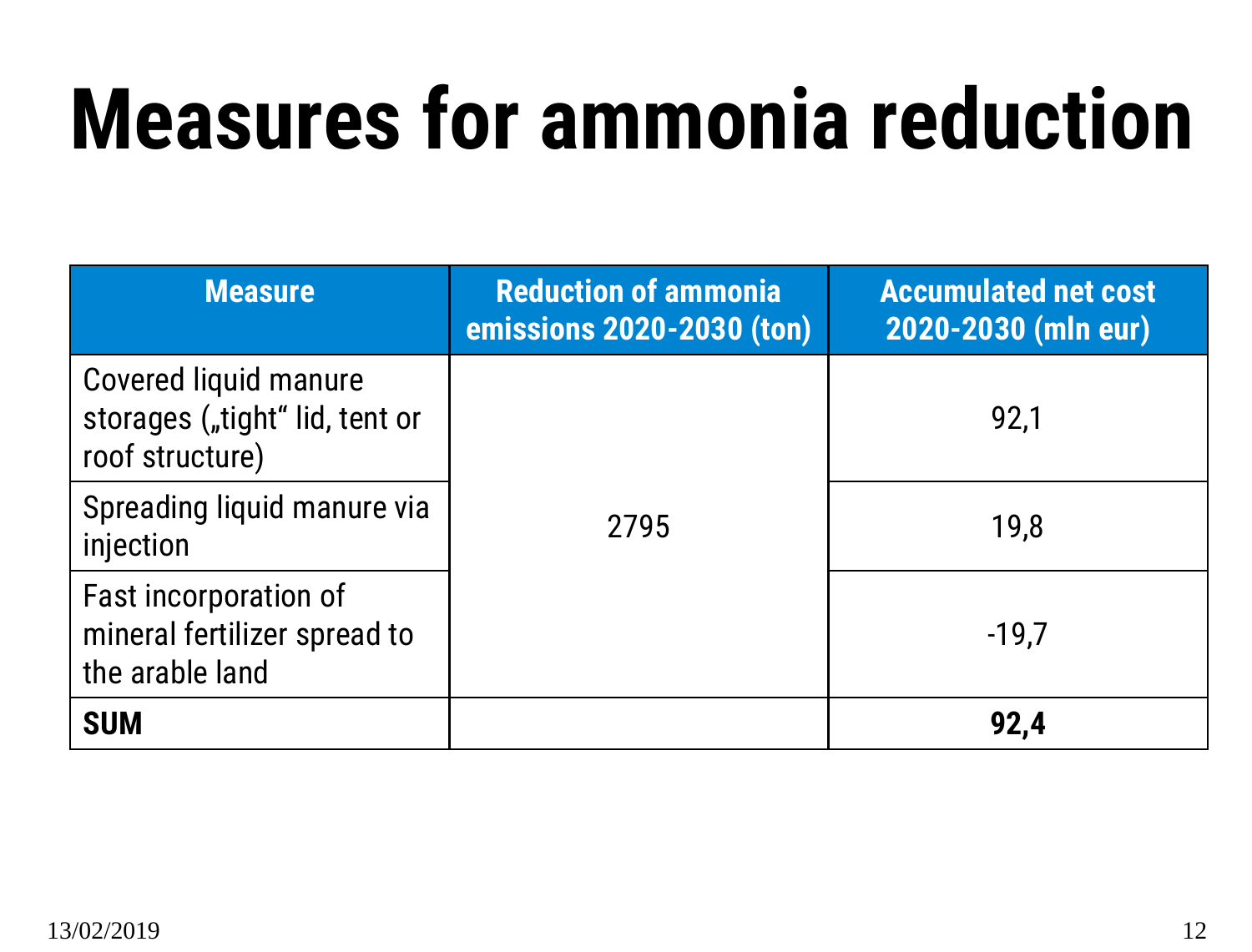#### **Manure and fertilizer spreading technologies: share for NH<sup>3</sup> reduction, %**





- Paisklaotus, vedelsõnnik, muldaviimine < 12 h
- **Lohisvooliklaotus, muldaviimine < 12 h**
- Avatud lõhega injektorlaotus
- Suletud lõhega injektorlaotus

*Broadcast spreading, liquid manure, incorporation into soil <12 h Trailing shoe spreading, incorporation into soil <12 h Injection – open slot Injection – closed slot*

2015² 2020 2025 2030

Fast incorporation of mineral fertilizer

% of applied amount of mineral fertilizer

ې

of applied amount of mineral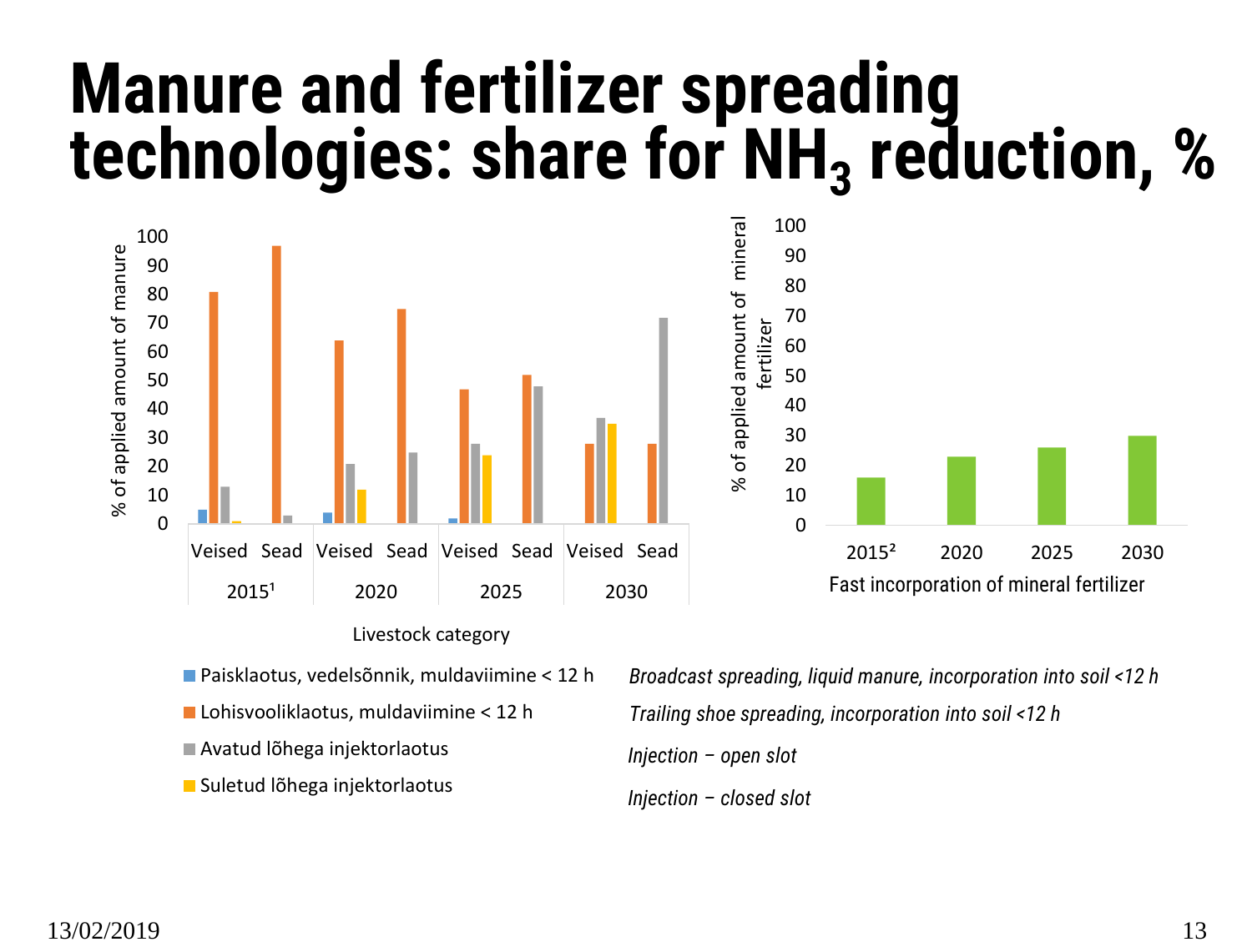#### **Manure storage technologies: share for NH3 reduction, %**





- Vedelsõnnikuhoidla laguun, ujuvkate (loomulik koorik) *Liquid manure storage, lagoon, floating cover (natural crust)*
- Rõngasmahuti ujuvkate (loomulik koorik)
- Kinnine mahuti

*Tanks, floating cover (natural crust)*

*Cover tank ("tight" lid, tent or roof structure)*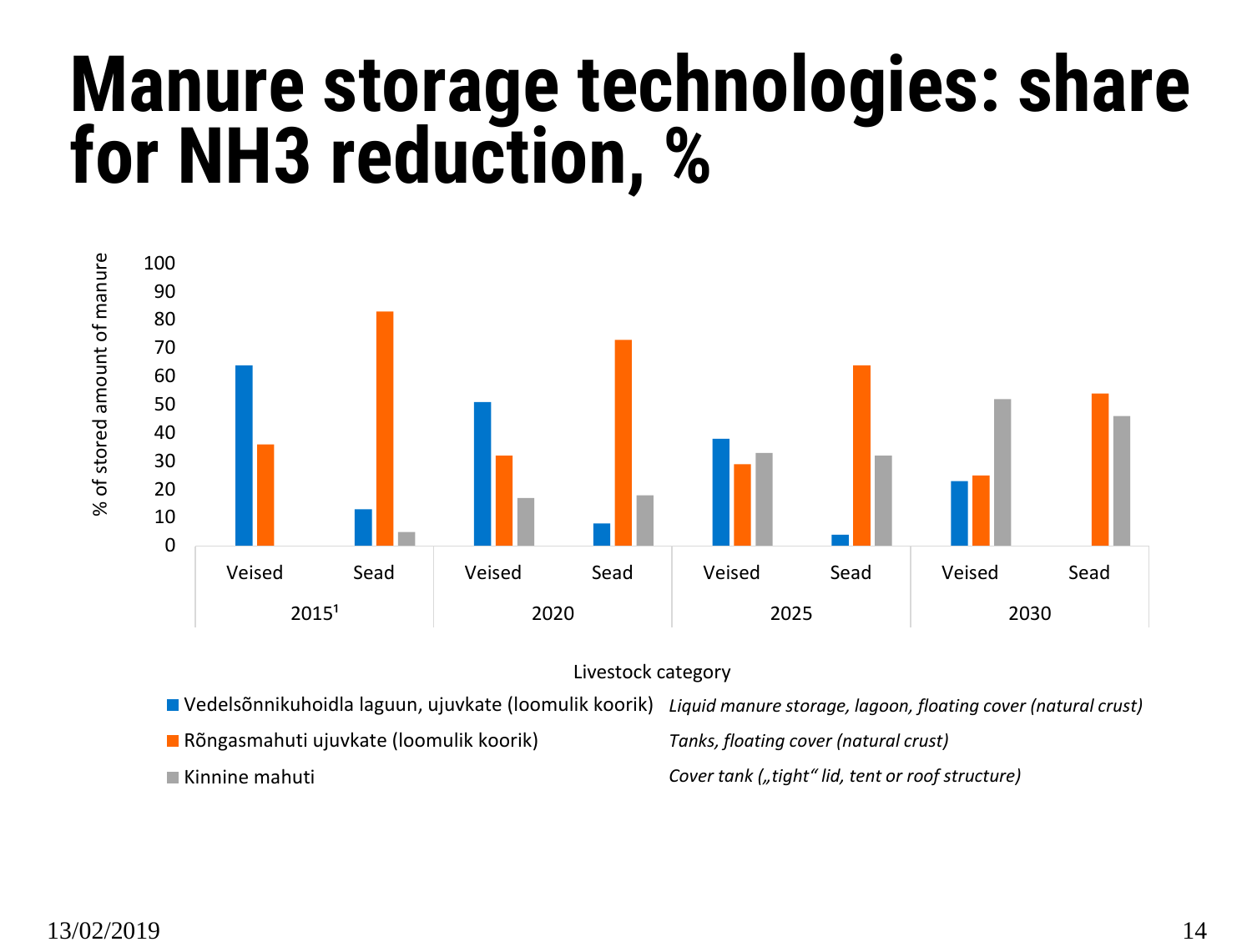## **NAPCP**

- Initiation of NAPCP and Strategic Environmental Assessment – *March 2018*
- Workgroup meetings *May–November 2018*
- NAPCP finished– *February 2019*
- Public consultations *June 2018, February–March 2019*
- Public consultation on Strategic Environmental Assessment report – *April 2019*
- Ammonia Guidance Document (NECD annex III part 2) to be compiled in autumn 2019